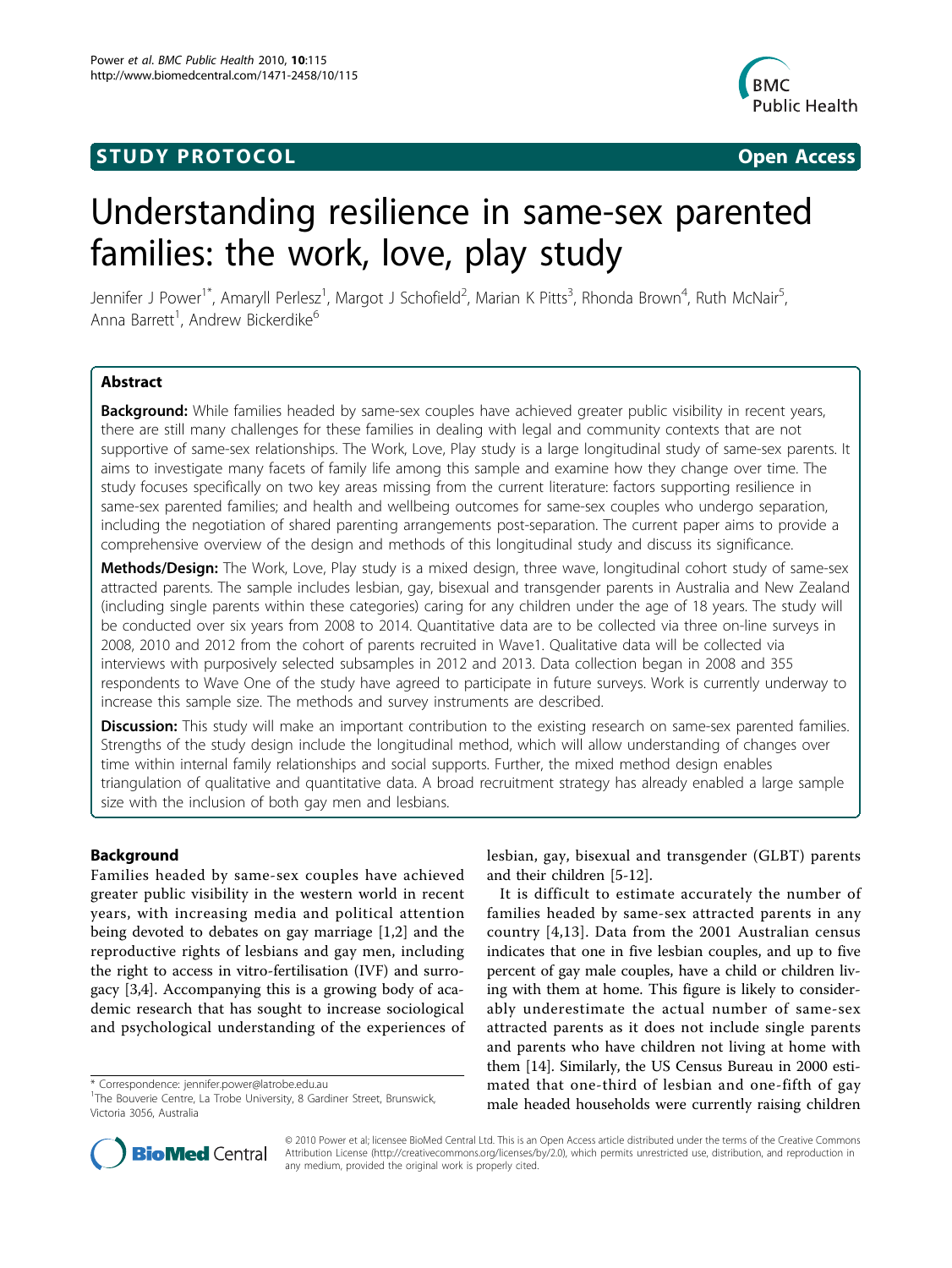[[15](#page-8-0)]. Irrespective of actual figures, however, it is clear that a substantial number of lesbians and gay men are likely to become parents at some point in their lives.

Research shows that same-sex couples and same-sex attracted sole parents form their families in numerous ways. A large number of lesbians and gay men have children from previous heterosexual relationships [\[4](#page-8-0)]. As well, many lesbian-couples conceive their children within their relationship using anonymous sperm donors accessed through fertility clinics [[4,6,16](#page-8-0),[17\]](#page-8-0) or a known donor who may or may not become part of their child's life or be known as a father to the child [\[2,5,18](#page-8-0)]. Donating sperm to lesbians provides an opportunity for many gay men to become parents, some of whom will have ongoing co-parenting/shared-care arrangements with the children's mother/s [[2,4](#page-8-0),[5](#page-8-0),[18](#page-8-0),[19\]](#page-8-0). A smaller, but increasing, number of gay men have become parents through surrogacy arrangements [[2,4\]](#page-8-0). Lesbians and gay men may also foster or adopt children in contexts where this is legally permitted [[2,13,20\]](#page-8-0). Many same-sex parents have blended families that include children from previous relationships as well as children conceived within the relationship by one or both of the parents[\[5](#page-8-0)]. This diversity of family forms challenges normative, heterosexually-based, concepts or definitions of family[[18](#page-8-0)].

The biggest challenge for most same-sex parented families is dealing with a legal and community context that is generally not supportive of same-sex relationships and often does not accommodate diverse family forms [[1](#page-8-0),[6](#page-8-0),[15](#page-8-0)]. Normative concepts of family centre on the assumption of biological ties between children and their heterosexual parents [[21\]](#page-8-0). In same-sex relationships, non-biological parents of children conceived within the relationship often have few means to ensure they are legally recognised as a parent [[4\]](#page-8-0). It is also possible that extended families may not acknowledge non-biological children or parents as part of their family [\[4](#page-8-0)].

Same-sex parented families may experience discrimination within the health, welfare, education and legal systems [\[4,8,22-24\]](#page-8-0) or encounter negative attitudes by service providers when negotiating critical life events such as becoming pregnant, dealing with pre and postnatal services, arranging child care or sending children to school [[22,25\]](#page-8-0). Even where there is no overt discrimination, engagement with formal systems such as childcare facilities, schools and the health system, regularly requires same-sex parented families to negotiate processes designed with the assumption that all households are headed by a heterosexual couple. For instance, most enrolment or information forms relating to a child do not have provisions for two mothers or two fathers. This means same-sex parents regularly have to negotiate with service providers to ensure both the child's parents are acknowledged [[2,24](#page-8-0)]. For some parents, the process

of having to 'out' themselves on regular occasions can be stressful [\[20,24\]](#page-8-0) and many worry about their children experiencing homophobic harassment or discrimination at school [\[20,22,24\]](#page-8-0).

On a more personal level, some lesbian and gay parents encounter a lack of support, or in some cases outright hostility, within their own extended family network [[5](#page-8-0),[24,26,27](#page-8-0)]. Added to this, when lesbians or gay men become parents they may lose some of their connections within the lesbian and gay community, an important source of support and validation for many same-sex attracted individuals [\[24\]](#page-8-0).

Considerable research shows that people who are same-sex attracted experience marginalisation and stigmatisation as a result of their sexual identity [[28](#page-8-0)]. This potentially contributes to reduced social connectedness, and can have a negative impact on same-sex attracted people's physical and mental health and access to health care [[28,29\]](#page-8-0). This may be compounded for same-sex attracted parents who feel unsupported and experience psychological distress related to their concerns about the impact of homophobia on their children [[9\]](#page-8-0). Shapiro et al (2009) conducted a study comparing the psychological wellbeing of lesbian and heterosexual mothers in Canada (where same-sex marriage is legal and there are numerous provisions protecting the rights of same-sex parents) and the United States (where same-sex partnerships receive little legal protection in most states). The study found that sexual orientation in itself does not contribute to poorer mental health among lesbian mothers, but the legal and social context in which they parent does. Lesbian mothers in the United States expressed more worry about their legal status as a parent and showed more depressive symptoms than lesbian mothers in Canada [\[15](#page-8-0)].

Despite these challenges, there is a large body of research that indicates the developmental, social and emotional outcomes for children raised in same-sex parented families are at least equal to those of their heterosexualparented peers[[30](#page-8-0)]. The studies suggest that it is processes within the family - including quality of relationships and the psychosocial well-being of parents - that contribute to higher levels of wellbeing among children, irrespective of parents' sexual orientation [\[4,6](#page-8-0),[7](#page-8-0),[13](#page-8-0),[30-38\]](#page-8-0). Furthermore, recent studies have shown that lesbian mothers tend to organise family and work responsibilities more equitably than heterosexual couples, which may contribute to higher levels of relationship satisfaction [[4,10,30,39](#page-8-0)].

However, there are some gaps in the research on same-sex parented families. Firstly, the dominance of research focusing on outcomes for children raised in same-sex parented families means there is only a limited number of studies on the health and wellbeing of samesex attracted parents. There is also little research on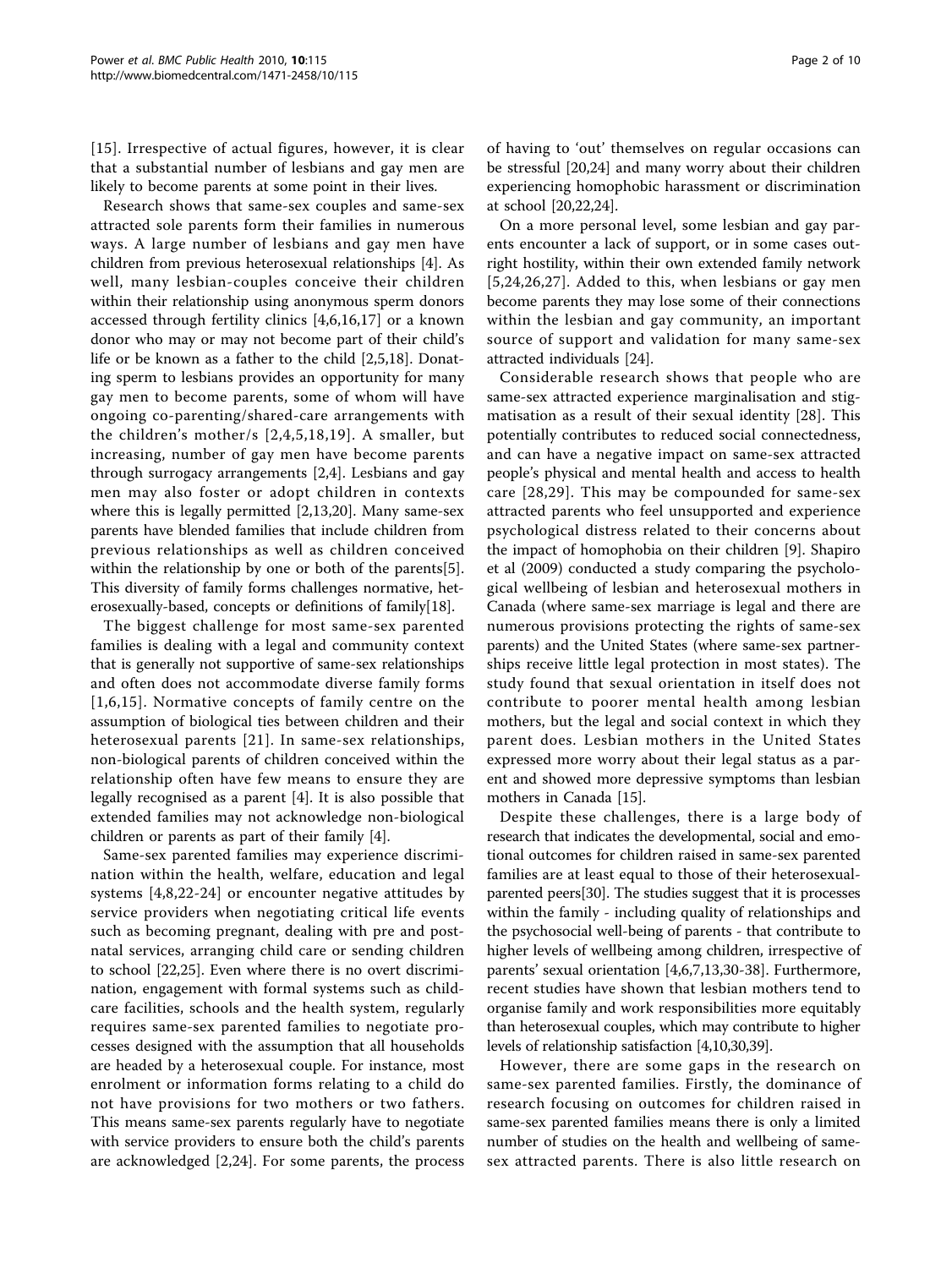factors that support and enhance resilience in same-sex headed families [[13\]](#page-8-0). What enables one family to cope in stressful situations while others struggle?

A further gap in the research relates to same-sex attracted parents' experiences of separation. While it is well documented that at least one in three Australian heterosexual marriages ends in divorce [[40](#page-8-0)], there has been very limited Australian research on separation rates for same-sex couples with children or the experience and impact of separation on parents' and children's health and wellbeing. In one small Australian study of 25 lesbian-parented families, around 20% of couples had separated before the end of the study [\[41](#page-8-0)]. One international longitudinal study of lesbian mothers who had conceived children using donor insemination, found that  $38\%$  (n = 30) of couples had separated by the time their child was 10 years old [[9](#page-8-0)]. However, research has not looked at whether separating couples are able to access appropriate support or at health and wellbeing outcomes.

The concept of resilience has been applied in a number of studies of heterosexual families [[42-44\]](#page-9-0). Family resilience can be viewed as the extent to which families are able to balance stress and demands with the capabilities and strengths of that family unit - or "the presence of good outcomes despite adversity" [[42](#page-9-0),[44\]](#page-9-0). When demands or stressors outweigh capabilities and resources, family crisis or breakdown may occur. A more resilient family will be able to harness its capabilities to successfully manage demands, risks and stressors [\[43\]](#page-9-0).

Studying family resilience involves identification of factors that protect families from crisis or breakdown (separation). The literature on family resilience identifies these protective factors at three distinct, but integrated, levels: individual, family, and community [\[45](#page-9-0)]. Individual level protective factors include: higher levels of parental education and income, positive mental health indicators; strong coping skills and a general sense of optimism [[42-44,46](#page-9-0)]. Family level protective factors include: cohesiveness of the family, quality of parental relationships (including quality of communication and negotiation of household and childcare responsibilities), and quality of relationships between parents and children [[44,46](#page-9-0),[47\]](#page-9-0). Community level protective factors include: access to services and support, access to community networks, a sense of connection to the local community and to extended family, and strong social networks. At this level, formal institutional supports as well as informal networks and support systems are important [[9,24](#page-8-0),[26](#page-8-0),[42-45\]](#page-9-0). In the case of same-sex parented families, legal recognition of relationships has also been shown to support resilience. The increased legitimacy that comes with legalisation enables the family to access

more formal economic support and also opens opportunities for developing social connection [\[26,](#page-8-0)[48,49\]](#page-9-0).

There have been some studies which look at the resilience of gay and lesbian individuals or couples, but few have examined resilience in the context of same-sex parented families [[26](#page-8-0),[49\]](#page-9-0). The Work, Love, Play (WLP) Study will examine the extent to which factors contributing to family resilience, as identified in previous research on heterosexual families, are associated with resilience within families where one or more parents identify as same-sex attracted and which may be more diverse in their structure than traditional heterosexual family structures. The WLP study will also identify factors that support family resilience and wellbeing in social contexts marked by legal and community heterosexism and discrimination towards same-sex parents and their children. The study will also look at the experience of separation among same-sex attracted couples who have children (see Table [1](#page-3-0) for further description of the study aims). The aims of the WLP study are to:

• describe the characteristics and diversity of samesex parented families in Australia and New Zealand • examine factors associated with relationship break-

- down and relationship resilience in same-sex parented families
- examine changes in relationship stability over time and parenting arrangements among those who separate
- explore the impact of discrimination and homophobic community attitudes on same-sex parented families
- identify barriers to appropriate service provision for same-sex parented families across a range of sectors including community and health services
- develop ways of translating research evidence on resilience in same-sex parented families into Good Practice Guidelines for use by providers in mainstream services and services targeting same-sex attracted individuals and families.

## Methods/Design

#### Design

The WLP study was designed as a mixed method, three wave, longitudinal cohort study of same-sex attracted parents in Australia and New Zealand to be conducted over six years from 2008 to 2014. The volunteer sample comprises lesbian, gay, bisexual and transgender parents (including single parents within these categories) caring for any children under the age of 18 years. Quantitative data have been collected via the first on-line survey in 2008, with two further on-line surveys planned for 2010 and 2012. Qualitative data will be collected via interviews with purposively selected subsamples in 2012 and 2013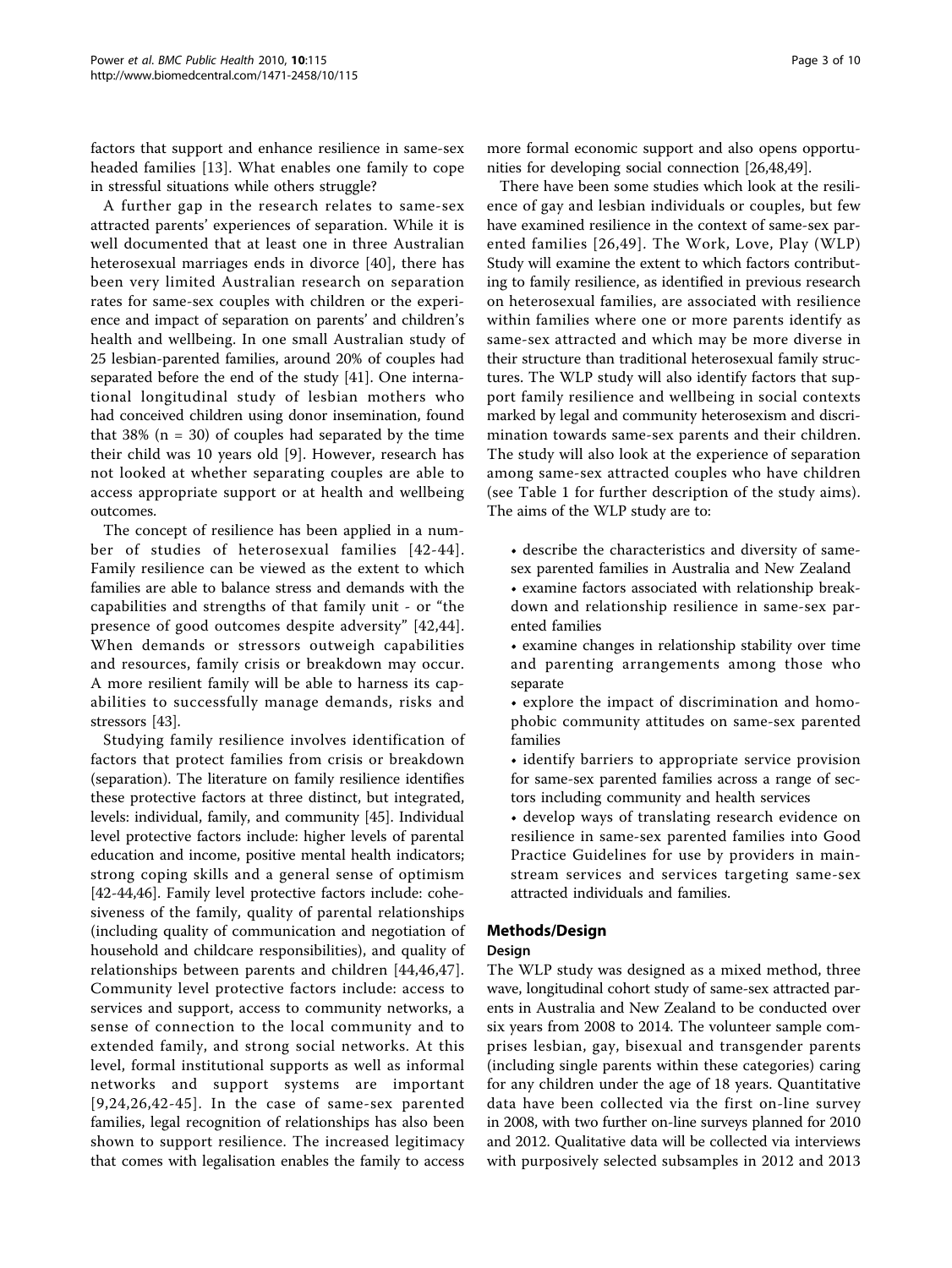<span id="page-3-0"></span>

|         | Table 1 Research aims, relationship of aims to questionnaire topics/sections and benefit derived from this line of |  |  |  |  |
|---------|--------------------------------------------------------------------------------------------------------------------|--|--|--|--|
| inguiry |                                                                                                                    |  |  |  |  |

| Research aim                                                                                                  | Topics/section in survey Benefit                                                                                                                                                                                                                                                                              |                                                                                                                                                                                                                                                                                                                        |
|---------------------------------------------------------------------------------------------------------------|---------------------------------------------------------------------------------------------------------------------------------------------------------------------------------------------------------------------------------------------------------------------------------------------------------------|------------------------------------------------------------------------------------------------------------------------------------------------------------------------------------------------------------------------------------------------------------------------------------------------------------------------|
| Describe the characteristics and diversity of same-<br>sex parented families in Australia and New<br>Zealand  | Demographics<br>Family formation<br>Methods by which<br>children were conceived                                                                                                                                                                                                                               | To increase knowledge of the way in which same-sex couples<br>negotiate family structures that are more complex than in traditional<br>families and the potential social, legal and health implications of this<br>for same-sex parents.                                                                               |
| Examine factors associated with relationship<br>breakdown and resilience in same-sex parented<br>families     | Family formation<br>(complexity of family<br>structures)<br>Engagement with local<br>community and extended<br>family<br>Division of labour within<br>the household<br>Use of services<br>Quality of parents'<br>relationship<br>Parents' health and<br>wellbeing<br>Legal status of parents'<br>relationship | The longitudinal design of the study will enable us to follow<br>changes over time in factors that support family resilience and make<br>comparisons between those couples/families who separate and<br>those who don't. This will help to identify areas where same-sex<br>parented families can be better supported. |
| Examine changes in relationship stability over<br>time and parenting arrangements among those<br>who separate | Family formation<br>(complexity of family<br>structures)<br>Quality of parents'<br>relationship<br>Engagement with local<br>community and extended<br>family<br>Parents' health and<br>wellbeing                                                                                                              | Increase knowledge of whether same-sex parents receive formal and<br>informal support post separation and the potential impact of<br>separation on health and wellbeing of parents and children.                                                                                                                       |
| Explore the impact of discrimination and<br>homophobic community attitudes on same-sex<br>parented families   | Use of services<br>Engagement with local<br>community and extended<br>family<br>Experiences of<br>discrimination<br>Parents' health and<br>wellbeing                                                                                                                                                          | Increase knowledge about the relationship between experiences of<br>discrimination and the health and wellbeing of same-sex parents;<br>and whether discrimination isolates same-sex parents and their<br>children from the mainstream community (including services).                                                 |

and through open-ended questions in the surveys. Key outcomes of interest for the sub-studies are: increasing knowledge of factors that contribute to resilience in samesex parented families and increasing knowledge of samesex attracted parents' experiences of partner separation and parenting arrangements post separation.

#### Sample

The cohort sample will comprise volunteer participants from Australia and New Zealand who identify as same-sex attracted (including gay, lesbian, bisexual and transgender individuals) and who are currently actively engaged in parenting a child or children aged under 18 years. Sole-parents who identify as same-sex attracted are eligible to participate. The sampling strategy is limited to one respondent per family. The self-complete survey requires participants to speak and write English.

There is no adequate census data available to estimate the population size of same-sex attracted parents in Australia and New Zealand. Further, previous studies of this population group have involved only small samples and have been largely qualitative. As such, there is inadequate information to run a power calculation to determine an appropriate sample size for this study. Wave One data was collected between June and November 2008. In this period, 445 eligible people completed the survey, 355 (80%) of whom consented to take part in the longitudinal study. Further sampling and recruitment in specific categories began in 2009/early 2010 to augment the sample, aiming to include at least 50 cases in all categories of interest, including gender and place of residence.

Of the 445 respondents to the first round of Wave One, 85% (n = 377) resided in Australia and 15%  $(n = 68)$  in New Zealand. The majority identified as lesbian (75%,  $n = 334$ ), with 15% ( $n = 65$ ) identifying as gay, 8% (n = 36) as bisexual and 1% (3) as Takatäpui (a Māori term for same-sex attracted people) and 2%  $(n = 7)$  as "other", which included some transgender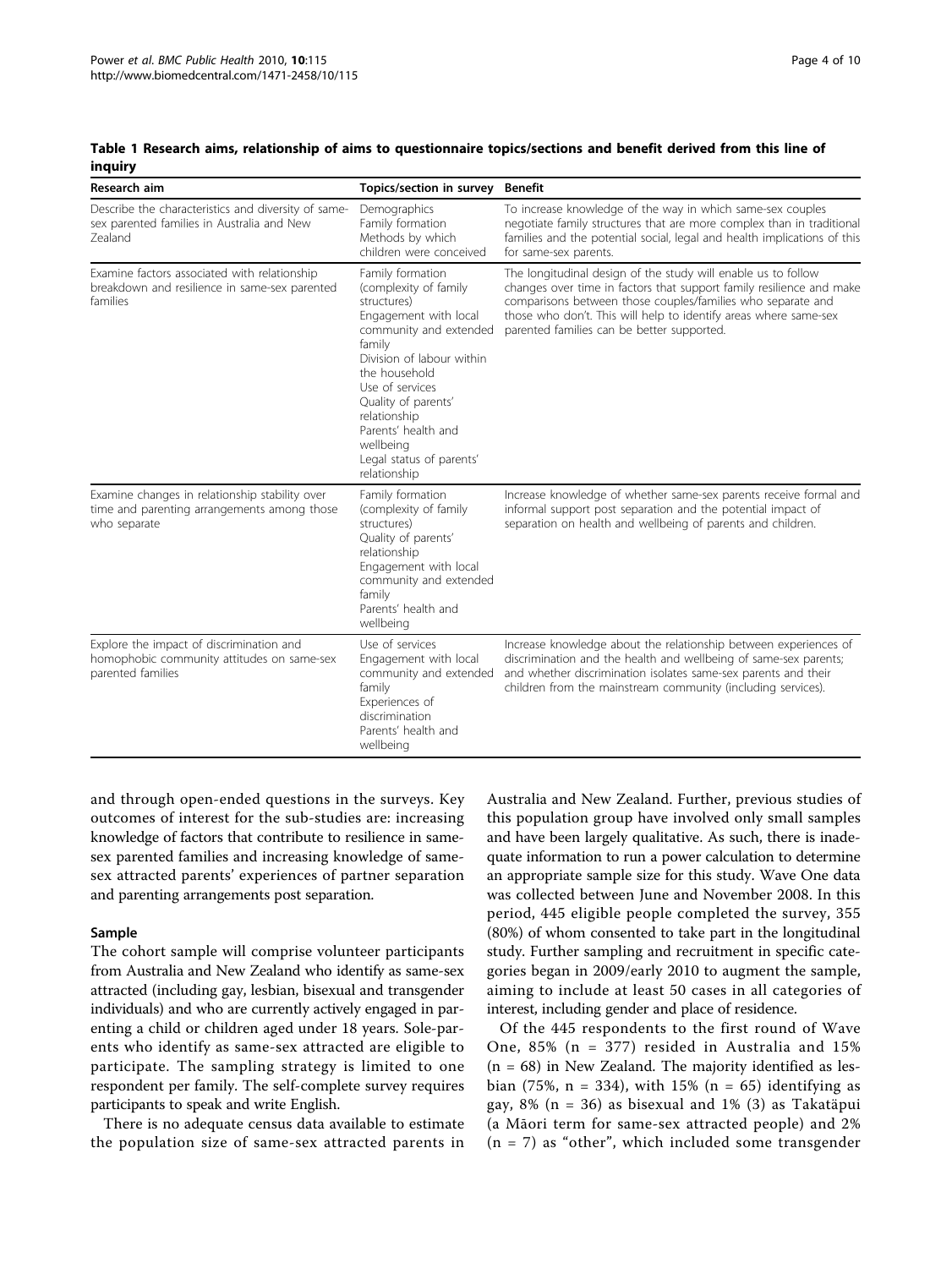respondents. The majority of respondents (76%, n = 340) resided in inner or outer metropolitan areas. Just under one quarter of participants described their place of residence as either a regional centre or a rural/ remote area (23%,  $n = 102$ ). Of the 355 respondents who agreed to be contacted about participating in future surveys, 301 were women, 49 were men and four described their gender as "other".

Purposive subsamples of the cohort will be recruited from the Wave One cohort for qualitative interview studies around two specific areas of interest: factors supporting resiliency in same-sex parented families and the experience of parental separation in same-sex parented families.

#### Recruitment

For the Wave One survey, volunteer participants were recruited via:

• a paid website banner appeared for three months on lesbian social networking site the 'Pink Sofa'

• advertisements in the Gay and Lesbian Health Victoria newsletter and website and the Brisbane "City-Lickers" lesbian news

• media releases sent to gay and lesbian press across Australia and New Zealand, from which at least three print-media articles or notices were published in Out in Perth Newspaper, The Melbourne MCV paper and Lesbians on the Loose (LoTL), a nationally based lesbian magazine

• business-card sized 'flyers' were produced and sent to community and health centres across Australia and New Zealand as well as to gay and lesbian social and support groups

• study information was posted on a number of email lists including (but not limited to): Gay Dads Australia (and their state-based e-lists); Rainbow Families Council; ACT Queer; Australian Lesbian Medical Association; Gay and Lesbian Researchers; New Zealand GLBT Research Network; Auckland Gay and Lesbian Welfare; New Zealand Families; Gay and Lesbian Line; HOT News (South Australia); Pride Western Australia; Gay and Lesbian Equality Inc. Western Australia

• informal email publicity was generated by sending emails to personal networks and asking people to pass it on to friends and colleagues.

Some of the recruitment strategies used in 2008 have been repeated in 2009/2010 to attract more participants, with a particular emphasis on posting advertisements on relevant email lists and electronic networks. Advertisements calling for more participants have also appeared in an electronic newsletter sent to current participants and on the WLP project website. All advertising invites potential participants to visit the self-complete survey online or, in the case of electronic advertising, to click on a link which redirects people to the survey website.

## Data collection procedure and survey instrument Self-report survey (on-line)

The 2008, 2010 and 2012 surveys will be completed online. For the Wave One survey (2008), a survey-hosting company set up the questionnaire online and collected and maintained the data on a secure server that is accessible only to the researchers via a password.

The Wave One questionnaire contained over 100 items and took approximately 30 to 60 minutes to complete. The electronic format allowed only relevant questions to be asked of each individual respondent. For example, questions about current relationships did not appear if a respondent noted in a previous question that they were currently single.

At the end of the survey, participants were asked if they would be willing to participate in future research and, if yes, to provide their contact details. It was made clear to respondents that this option was voluntary and that they could remain anonymous and only participate in Wave One of the WLP study.

The survey covered a range of topics and included a number of questions that matched those of other large Australian studies to enable comparison between the WLP sample and other, largely heterosexual, samples. Items in the WLP survey were grouped as follows (see also Table [1\)](#page-3-0):

## Socio-demographic variables

The survey included a set of demographic questions including the gender, sexuality, age, place of residence, education, occupation, cultural/ethnic background, languages spoken and income of respondents and, if relevant, their partner. If respondents indicated they were currently in a relationship they were asked questions about their relationship including length of time together and length of time cohabiting. They were also asked whether they currently had a parenting arrangement with anyone besides their partner (such as a donor, ex-partner and so forth). One open ended question asked respondents to describe their current family structure.

#### Parental status

Respondents were asked about the methods used for conception with each of their children, and their relationship status at the time of conception. Options for fostering, adoption or other permanent care arrangements were included in this.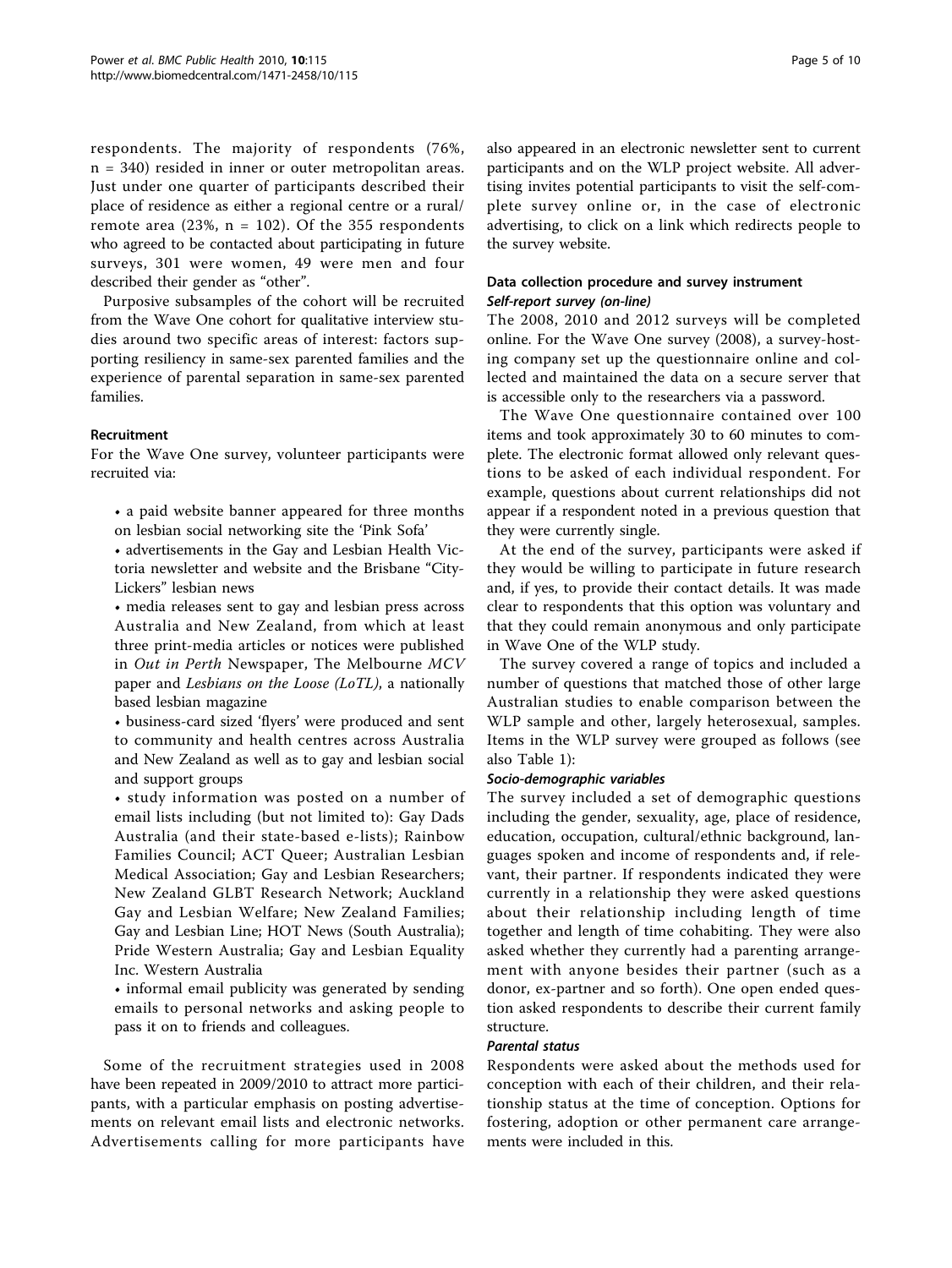#### Household division of labour

A set of questions about division of labour in the household was adapted from the 'Negotiating the Life Course' (NLC) study, a longitudinal study of Australian couples undertaken by the Australian Demographic and Social Research Institute at the Australian National University and the School of Social Sciences at the University of Queensland. The NLC survey uses a Computer Assisted Telephone Interview (CATI) method to collect information from 1500 Australian respondents every three years. The first wave of the NLC was conducted in 1996 and 1997, with three subsequent waves being conducted in 2000, 2003 and 2006 [[50](#page-9-0),[51](#page-9-0)].

NLC questions used in the WLP survey relate to the allocation of time to both household and childcare tasks undertaken by each partner. Respondents were asked to indicate who in the household usually undertook a specific set of 17 different tasks: repairing things around the home, making arrangements to have repairs done, doing the dishes, preparing breakfast, preparing the evening meal, cleaning the house and vacuuming, doing the laundry, doing the ironing, cleaning the bathroom and toilet, caring for pets, taking out rubbish, shopping for food and other essentials, mowing the lawn, taking care of the garden, driving the car when going somewhere together, organising your social life and keeping in touch with relatives or friends. In relation to childcare responsibilities, respondents were asked about six different tasks: helping with homework, listening to problems, taking children to activities/appointments, playing with them, bathing and dressing, getting them to bed. Since only one partner responded to the survey, it relied on the reports of one individual to assess the way in which tasks are allocated. This may be a limitation of the data as it is not clear how reliable one person's estimates of the household division of labour may be [\[51\]](#page-9-0).

## Family and community life

A number of questions about family and community connection as well as health and wellbeing were adapted for the WLP survey from the Longitudinal Study of Australian Children (LSAC). LSAC follows two cohorts of children aged 0-1 years (cohort 1) and 1-5 years (cohort 2). The study will run for six years, with Wave 1 taking place in 2003, Wave 2 in 2006, Wave 3 in 2008 and Wave 4 in 2010. A total, of 10,090 participated in Wave 1 of the study, approximately 5000 in each cohort. Study informants include the child (when of an appropriate age) and their parents, carers and teachers [[52](#page-9-0)]. The following questions were adapted from the parents' questionnaires used in LSAC for the WLP (Wave One) survey.

• Social networks (help and support): respondents were asked to whom they can turn for information about parenting, emotional support, financial assistance, practical help and information as well as whether they feel they get enough support. These questions were adopted and modified for the LSAC survey from the Australian Life Course survey [[53](#page-9-0)]. Extra questions were included in the WLP survey about respondents' perception of the support they receive from their same-sex partner's family.

• Community connection: five questions were asked about respondents' perceptions of their local community including how they feel about the neighbourhood, whether neighbours can be trusted and whether they perceive the neighbourhood to be a good place to bring up children. These questions were originally from the Canadian Longitudinal Study of Children and Youth [[54\]](#page-9-0) and the World Values Survey [[55\]](#page-9-0). WLP respondents were also asked to indicate whether they are involved in locally based organisations as a participant or volunteer (adopted from the Canadian National Longitudinal Study of Children and Youth) [[54](#page-9-0)]. The items on volunteering were expanded for the WLP study from those used in LSAC to differentiate between the respondent's participation in local organisations, their children's participation and their partner's. WLP respondents were also asked questions about: their level of engagement with the lesbian and gay community; how open they are about their sexuality in relation to a range of mainstream community organisations such as schools, childcare centres, health services and so forth; and whether they had experienced discrimination in any of these organisations.

• Childcare: WLP included four questions which asked respondents about the type of childcare they currently used and their reasons for choosing their current childcare arrangements. The LSAC version of these questions was derived from the Australian Bureau of Statistics [[56\]](#page-9-0) and the National Institute of Child Health and Human Development study of Early Childcare and Youth Development [[57](#page-9-0)]. Extra questions were added to the WLP survey asking respondents whether concerns about homophobia influenced their decisions about childcare options. For example, participants were asked how important it was to them to find a lesbian and gay friendly childcare centre.

• Work and family: one question asking respondents about perceived control within their paid workplace was used for the LSAC survey from the Household, Income and Labour Dynamics in Australia (HILDA) study [\[58](#page-9-0)]. Another 11 items were adopted from the 13-item 'Work and Family Strains and Gains" scale [[59](#page-9-0)], which asked respondents how they feel about the balance they achieve between work and parenting responsibilities. Within this, three subscales looked at: work having a negative impact on family time; work having a positive impact on family time; and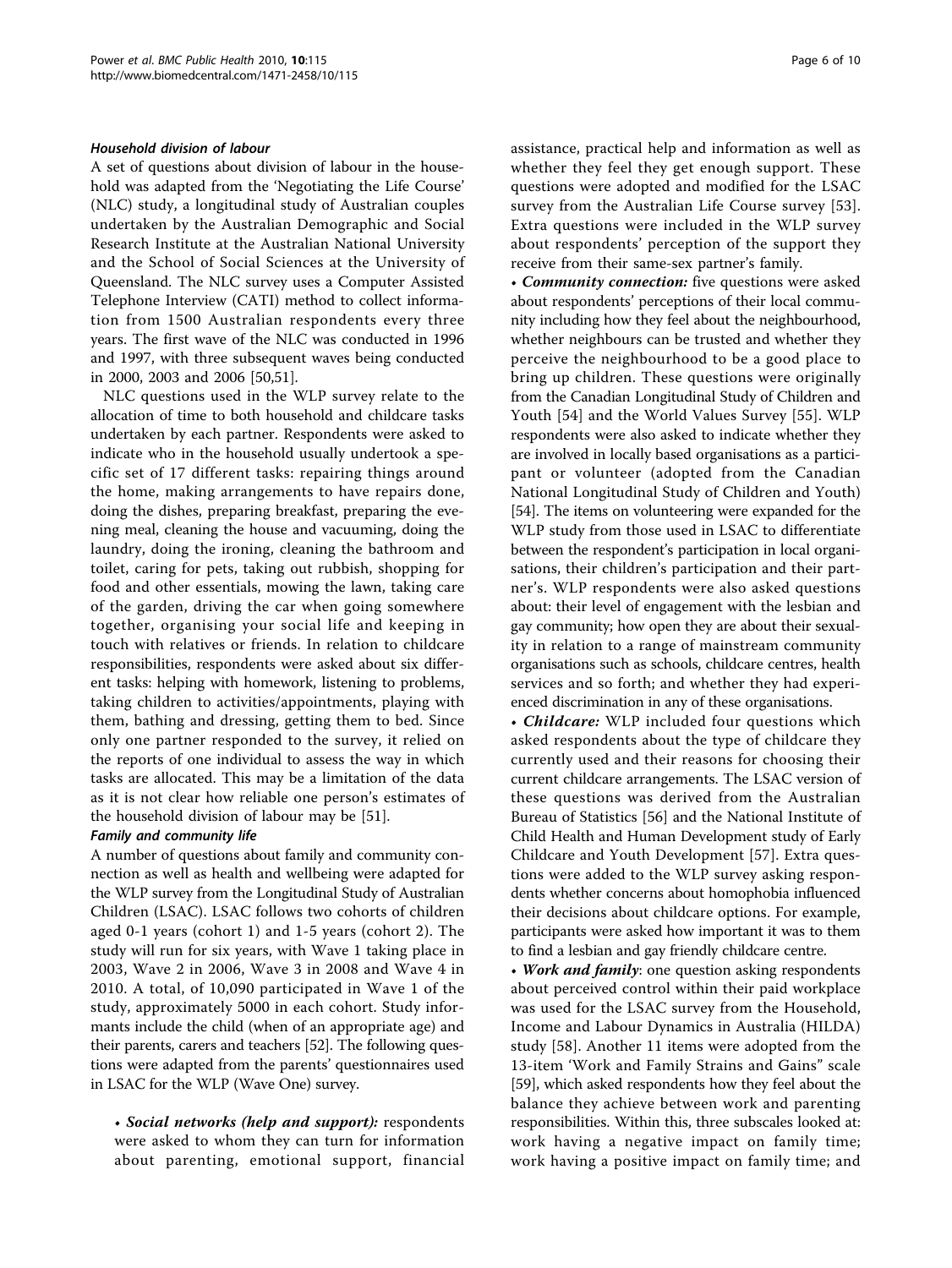respondent's sense of self, competence and wellbeing derived from work. WLP study respondents were also asked to describe qualitatively the way in which they organise household and work responsibilities and their reasons for organising it as such.

• Parenting and relationship conflict: the WLP survey incorporated a five-item subscale from the Quality of Co-parental Interaction Scale that was used in the LSAC survey to assess conflict between separated/divorced spouses over parenting issues [[60](#page-9-0)].

• Partner support: the WLP survey included three items that were from Ahron's (1981) Quality of Coparental Interaction Scale [[60\]](#page-9-0) to measure the extent to which respondents feel their partner is a resource/support in raising children, how often they are a resource/support to their partner and how well their partner meets their needs.

• Relationship satisfaction: six items were taken from the LSAC survey regarding the extent to which respondents feel that their partner meets their needs, perceived quality of relationship compared to others, extent to which their relationship has met respondents' expectations, problems within the relationship and feelings for their partner. These were originally derived from the Relationship Assessment Scale [[61\]](#page-9-0). A further item was also adopted from the LSAC study which asks about respondents to rate their level of happiness with their relationship. This was derived from an abbreviated version of the Spanier Dyadic Adjustment Scale [\[62\]](#page-9-0).

• Health and wellbeing: the WLP survey included the Kessler (K6) screening scale to measure parental psychological distress over the last four weeks across six items on a five-point Likert scale ranging from 'all of the time' to 'none of the time' [\[63\]](#page-9-0) as well as a twoitem measure of parental depression over the last year/ two years that was derived for the LSAC study from the Family Psychosocial Screen, adapted from RAND Corporation's eight-item Screening Instrument for Depressive Disorders [\[64\]](#page-9-0). WLP also included questions on participants' recent use of health services and whether they had ever accessed psychological/counseling support for relationship issues.

## Relationship and life satisfaction

A set of questions about respondents' satisfaction with life was adapted from the Australian Longitudinal Study on Women's Health (Women's Health Australia). The Women's Health Australia study is a longitudinal population-based survey, which examines the health of more than 40,000 Australian women over a 20 year period. The study began in 1996 [\[65](#page-9-0)]. A total of eight questions from the WHA study were adopted for the WLP survey asking respondents about their level of satisfaction with: work, career and study achievements; family relationships; partner relationships; friendships; social activities; and parenthood. Satisfaction was measured using a 4-point Likert scale ('very satisfied' to 'very dissatisfied').

#### Formalising relationships

Respondents in a relationship were asked if they had ever undertaken a formal or informal commitment ceremony, civil union or marriage in areas where this is legal and if they felt the current legal status of same-sex couples made them feel more vulnerable as a parent.

## Experience of family

A number of open-ended questions were included in the WLP survey which asked respondents to examine issues including: the way in which their relationship with their extended family changed when they became a parent, challenges and difficulties in their family life, positive aspects of their family life and the impact of the legal status of gay and lesbian relationships on their families.

## Qualitative sub-studies

Two sub-studies will be conducted as part of the WLP study. In the first substudy, all participants will be invited to participate. Those who nominate to be involved will be selected on the basis of their location of residence, gender and age of children. These interviews will focus on participants' perceptions of personal, relationship and community/social factors that support resiliency in their family. In families where there are two parents, both parents will be invited to attend an interview.

The second sub-study on the experience of parental separation in same-sex families will include a sample of families where the parents have separated during the study period. An invitation to participate in the study will be sent to all participants explaining the criteria for the substudy and requesting eligible people to volunteer. We aim to make contact with both partners and interview them separately.

The interviews will be conducted in Years 3 and 4 of the study (2012-2013). Respondents from at least four Australian states or territories (Victoria, NSW, Queensland and the ACT) will be included in the sub-studies and they will include people from both metropolitan and rural/remote areas. Interviews will be face to face or via telephone for some individuals who live in more remote locations. Approximately 20 families from each subgroup will be interviewed (40 families in total).

Interview data will build on the information gained though Waves 1 and 2 of the study by allowing couples to reflect on factors that are most strongly associated with resilience for them personally (substudy one and two), factors that were associated with their relationship breakdown (substudy two) and the experiences of separation and loss of relationship (substudy two). The interviews will also involve discussion of the range of social supports that same-sex couples utilised before,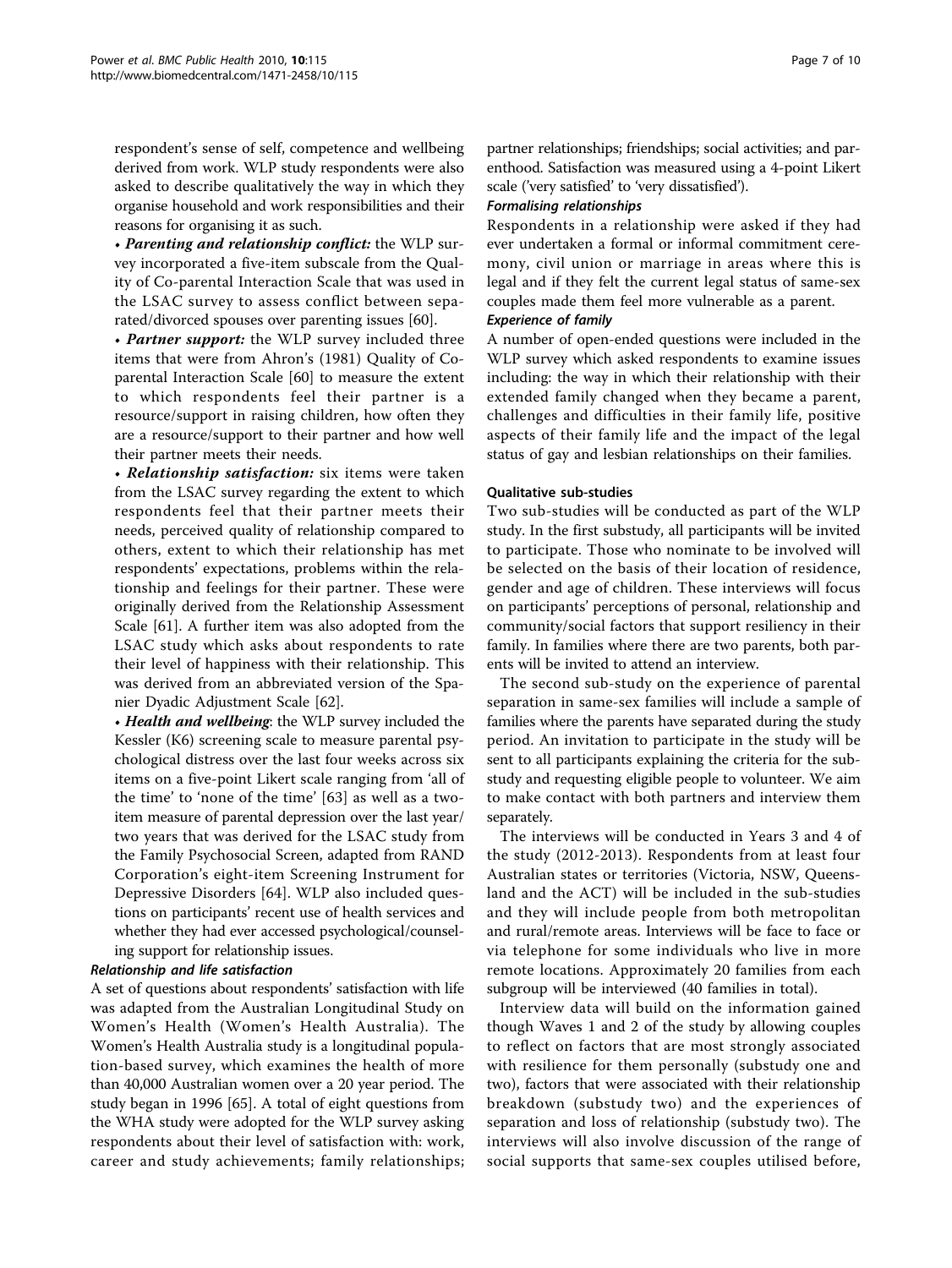during and after separation including health, counselling or legal services, and the extent to which these services met their needs (substudy two). Interviews will be semistructured, enabling preliminary survey findings to be tested and explored with interview participants, while also leaving room for participants to identify other issues and topics of relevance.

#### **Ethics**

The Faculty of Health Sciences, Human Ethics Committee, LaTrobe University has approved this research (FHE 08/33). The major ethical concern for the WLP study lies in protecting the confidentiality of respondents. It is necessary for identifying information about respondents (names and contact details) to be collected so that respondents can be invited to participate in future surveys and their responses can be matched across the three waves of the longitudinal study. In order to manage this, respondents' contact details are stored in a password protected electronic database that is separate to the main dataset. Their responses can be matched to the main dataset (which is also password protected) via a unique ID code. Only two of the researchers have access to this information.

#### Discussion

The Work, Love, Play study is the first large-scale study of same-sex parented families conducted in Australia and New Zealand. Its significance lies in the major contribution it will make to national and international literature on family resiliency. Further, as there have been no previous studies on the experience of separation among same-sex parented families, this research will fill a major gap in the international literature on this topic. The study will also provide an important contribution to the evidence base regarding the health and wellbeing of same-sex attracted parents and their children.

Other strengths of the study include the large sample size compared to previous studies of this population and inclusion of both lesbian and gay male parents. There is only a limited number of published studies of gay male parents [\[66-69](#page-9-0)] and previous studies of lesbian parents tend to be qualitative studies involving small samples [[4,8,9,12,](#page-8-0)[70-73\]](#page-9-0).

The mixed method (qualitative and quantitative) approach to this study is appropriate for studying the concept of resilience in same-sex parented families. As there has been little research on this topic, the collection of qualitative data will enable further exploration and clarification of the major themes emerging from Waves One and Two of the study.

The prospective, longitudinal design of the study creates an opportunity to explore the experience of separation among a sample of same-sex parents, including examination of factors leading up to separation and parental wellbeing both pre and post separation. Additionally, the design enables examination of family wellbeing over time in Australian state and territories where the laws relating to same-sex parenting have changed since Wave One. For example, there are currently 83 respondents from Victoria, Australia who have agreed to participate in future waves of the study. New laws which enable two mothers to appear on a child's birth certificate and provide greater access to reproductive technology for prospective lesbian parents came into effect in this State in January 2010.

There are some limitations to the WLP study. There is no sampling frame of lesbian and gay parents from which to draw a random selection of participants for this study. The non-probability sampling methods used in this study potentially creates some bias in the sample as those more connected to social and support networks are more likely to have been exposed to information about the study. Unfortunately this means people who are more socially isolated and/or who have poorer mental health may be under-represented in the sample. The on-line survey method also means it is not possible to determine a response rate as it is not known how many people saw information about the study and declined to participate.

The current Wave One sample in this study had notably high levels of education. This is not uncommon. Most Australian studies of gay, lesbian, bisexual and transgender (GLBT) populations involve samples who have higher average education levels than the general population [\[14](#page-8-0),[28,](#page-8-0)[74](#page-9-0)]. It is unclear whether this reflects an actual higher level of education among Australians who openly identify as same-sex attracted or whether people from lower socio-economic backgrounds are less likely to participate in research, particularly internet based research. Similarly, there was a low representation of people from non-English speaking backgrounds in the sample. Again, this is not uncommon in Australian research that is not specifically targeted toward a cultural group [[74](#page-9-0)]. The ethnic diversity in both Australia and New Zealand makes it difficult to represent adequately the experiences of all people from such a large range of cultural backgrounds. Without extensive targeting of particular cultural groups it is difficult to achieve adequate numbers to ensure representation within the overall sample. It should be noted that the experiences of same-sex attracted parents may differ across different social and cultural groups in Australia and New Zealand.

#### Acknowledgements

The Faculty of Health Sciences, La Trobe University, funded a feasibility study for an on-line survey of same-sex attracted parents. This was conducted in 2008. The study subsequently received an Australian Research Council Linkage Grant (LP0990440) to continue the research from 2009 until 2014. The 2008 survey thus became Wave One of the WLP three-wave longitudinal study. The study is also funded by Vic Health (the Victorian Health Promotion Foundation),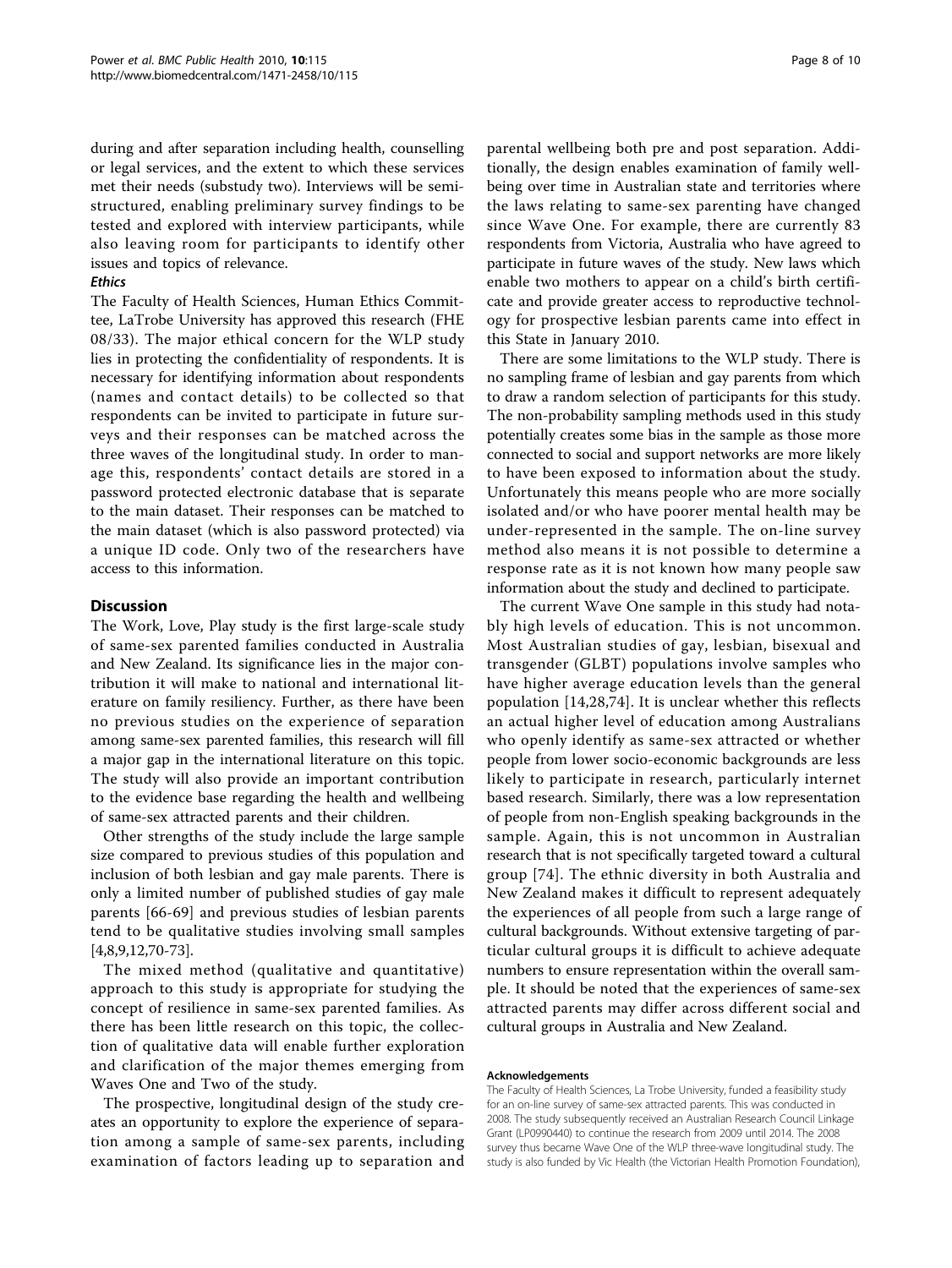<span id="page-8-0"></span>Relationships Australia (National and Victoria) and ACON (formerly the AIDS Council of NSW) with in-kind support from Gay and Lesbian Health Victoria and the Queensland Association for Health Communities.

#### Author details

<sup>1</sup>The Bouverie Centre, La Trobe University, 8 Gardiner Street, Brunswick, Victoria 3056, Australia. <sup>2</sup>School of Public Health, La Trobe University, Melbourne, Victoria 3086, Australia. <sup>3</sup>Australian Research Centre in Sex, Health and Society, LaTrobe University, 215 Franklin St, Victoria 3000, Australia. <sup>4</sup> School of Nursing, Deakin University, 221 Burwood Highway, Burwood, Victoria, 3125, Australia. <sup>5</sup>Department of General Practice, University of Melbourne, 200 Berkeley Street, Carlton, Victoria 3053, Australia. 6 Relationships Australia Victoria, 46 Princess Street, Kew, Victoria 3101, Australia.

#### Authors' contributions

JP contributed to the design of the study and survey instrument, implemented Wave One of the study and drafted this manuscript. All other authors contributed to the design of the study and survey instrument, assisted with implementation of the study and assisted to edit this manuscript. All authors read and approved the final manuscript.

#### Competing interests

The authors declare that they have no competing interests.

#### Received: 16 February 2010

Accepted: 9 March 2010 Published: 9 March 2010

#### References

- 1. Short L: Lesbian mothers living well in the context of heterosexism and discrimination: resources, strategies and legislative change. Feminism and Psychology 2007, 17:57-74.
- 2. Ryan M, Berkowitz D: Constructing gay and lesbian parent families "beyond the closet". Qualitative sociology 2009, 32:153-172.
- 3. Correia H, Broderick P: Access to reproductive technologies by single women and lesbians: social representations and public debate. Journal of Community and Applied Social Psychology 2009, 19:241-256.
- 4. Millbank J: A review of the research on lesbian and gay families. Australian Journal of Social Issues 2003, 38:541-600.
- 5. Gunn A, Surtees N: We're a family: how lesbians and gay men are creating and maintaining family in New Zealand. Christchurch: University of Canterbury for the New Zealand Families Commission 2009.
- 6. Short E, Riggs D, Perlesz A, Brown R, Kane G: Lesbian, gay, bisexual and transgender (LGBT) parented families. Melbourne: The Australian Psychological Society 2007.
- 7. Goldberg A: Talking about family: disclosure practices of adults raised by lesbian, gay and bisexual parents. Journal of Family Issues 2007, 28:100-131.
- Perlesz A, Brown R, McNair R, Lindsay J, Pitts M, de Vaus D: Lesbian family disclosure: Authenticity and safety within public and private domains. Lesbian and Gay Psychological Review 2006, 7:54-65.
- 9. Gartrell N, Rodas C, Deck A, Peyser H, Banks A: The USA National Lesbian Family Study: Interviews with Mothers of 10 Year Olds. Feminism and Psychology 2006, 16:175-192.
- 10. Patterson C, Sutfin E, Fulcher M: Division of labor among lesbian and heterosexual parenting couples: correlates of specialized versus shared patterns. Journal of Adult Development 2004, 11:179-189.
- 11. Golombok S, Perry B, Burston A, Murray C, Mooney-Somers J, Stevens M, Golding J: [Children with lesbian parents: A community study.](http://www.ncbi.nlm.nih.gov/pubmed/12518806?dopt=Abstract) Developmental Psychology 2003, 39:20-33.
- 12. Bos HMW, Van Balen F, Boom Van Den D: [Planned lesbian families: Their](http://www.ncbi.nlm.nih.gov/pubmed/14507846?dopt=Abstract) [desire and motivation to have children.](http://www.ncbi.nlm.nih.gov/pubmed/14507846?dopt=Abstract) Human Reproduction 2003, 18:2216-2224.
- 13. Lambert S: Gay and lesbian families: what we know and where to go from here. The Family Journal: Counselling and Therapy for Couples and Families 2005, 13:43-51.
- 14. de Vaus D: Diversity and change in Australian families: Statistical profiles. Melbourne: Australian Institute of Family Studies 2004.
- 15. Shapiro D, Peterson C, Stewart A: Legal and social contexts and mental health among lesbian and heterosexual mothers. Journal of Family Psychology 2009, 25:255-262.
- 16. Donovan C, Wilson A: Imagination and integrity: decision-making among lesbian couples to use medically provided donor insemination. Culture, Health and Sexuality 2008, 10:649-665.
- 17. Dundas S, Kaufman M: [The Tornoto lesbian family study.](http://www.ncbi.nlm.nih.gov/pubmed/11206422?dopt=Abstract) Journal of Homosexuality 2000, 40:65-79.
- 18. Perlesz A, Brown R, Lindsay J, McNair R, deVaus D, Pitts M: Family in transition: parents, children and grandparents in lesbian families give meaning to 'doing family'. Journal of Family Therapy 2006, 28:175-199.
- 19. Riggs D: Lesbian mothers, gay sperm donors, and community: ensuring the wellbeing of children and families. Health Sociology Review 2008, 17:226-234.
- 20. van Dam MA: Mothers in two types of lesbian families: stigma experiences, supports and burdens. Journal of Family Nursing 2004, 10:450-484.
- 21. Brown R, Perlesz A: In search of a name for lesbians who mother thier non-biological children. Journal of GLBT Family Studies 2008, 4:453-467.
- 22. Lindsay J, Perlesz A, Brown R, McNair R, de Vaus D, Pitts M: Stigma or respect: lesbian-parented families negotiating school settings. Sociology 2006, 40:1059-1077.
- 23. McNair R, Brown R, Perlesz A, Lindsay J, De Vaus D, Pitts M: [Lesbian](http://www.ncbi.nlm.nih.gov/pubmed/18350418?dopt=Abstract) [parents negotiating the health care system in Australia.](http://www.ncbi.nlm.nih.gov/pubmed/18350418?dopt=Abstract) Health Care for Women International 2008, 29:91-114.
- 24. Rawsthorne M: Just like other families? Supporting lesbian-parented families. Australian Social Work 2009, 62:45-60.
- 25. Brown R: More than lip service: The report of the Lesbian Health Information Project. Melbourne: Royal Women's Hospital 2000.
- 26. Oswald RF: Resilience within the family networks of lesbians and gay men: intentionality and redefinition. Journal of Marriage and Family 2002, 64:374-383.
- 27. Rostosky SS, Korfhage B, Duhigg J, Stern A, Bennett L, Riggle E: [Same-sex](http://www.ncbi.nlm.nih.gov/pubmed/15359714?dopt=Abstract) [couple perceptions of family support: a consensual qualitative study.](http://www.ncbi.nlm.nih.gov/pubmed/15359714?dopt=Abstract) Family Process 2004, 43:43-57.
- 28. Pitts M, Smith A, Mitchell A, Patel S: Private Lives: A Report on the Health and Wellbeing of GLBTI Australians. Melbourne Australian Research Centre in Sex, Health and Society 2006.
- 29. McNair R, Kavanagh A, Agius P, Tong B: [The mental health status of](http://www.ncbi.nlm.nih.gov/pubmed/15991776?dopt=Abstract) [young adult and mid-life non-heterosexual Australian women.](http://www.ncbi.nlm.nih.gov/pubmed/15991776?dopt=Abstract) Australian and New Zealand Journal of Public Health 2005, 29:265-271.
- 30. Biblarz T, Stacey J: How does the gender of parents matter?. Journal of Marriage and the Family 2010, 72:3-22.
- 31. Short L, Riggs D, Perlesz A, Brown R, Kane G: Lesbian, Gay, Bisexual and Transgender (LGBT) Parented Families: A literature review prepared for the Australian Psychological Society. Melbourne Australian Psychological Society 2007.
- 32. Chan RW, Raboy B, Patterson C: [Psychosocial adjustment among children](http://www.ncbi.nlm.nih.gov/pubmed/9586218?dopt=Abstract) [conveived via donor insemination by lesbian and heterosexual mothers.](http://www.ncbi.nlm.nih.gov/pubmed/9586218?dopt=Abstract) Child Development 1998, 69.
- 33. Clarke-Stewart KA, Vandell DL, McCartney K, Owen MT, Booth C: [Effects of](http://www.ncbi.nlm.nih.gov/pubmed/10870296?dopt=Abstract) [parental separation and divorce on very young children.](http://www.ncbi.nlm.nih.gov/pubmed/10870296?dopt=Abstract) Journal of Family Psychology 2000, 14:304-326.
- 34. Flood M: Fatherhood and fatherlessness: discussion paper number 59. Canberra: The Australia Institute 2003.
- 35. Golombok S: Parenting: what really matters? London: Routledge 2000.
- 36. McNair R: Outcomes for children born of ART in a diverse range of families. Melbourne: Victorian Law Reform Commission 2004.
- 37. Patterson C: The family lives of children born to lesbian mothers. Lesbian, gay and bisexual identities in families: psychological perspectives New York: Oxford University PressPatterson C, D'Augelli A 1998, 154-176.
- 38. Patterson C, Fulcher M, Wainwright J: Children of lesbian and gay parents: research, law and policy. Children, social science and the law Cambridge: Cambridge University PressBottoms B, Kovera M, McAuliff B 2002, 176-199.
- 39. Dunne G: What difference does 'difference' make? Lesbian experience of work and family life. Relating Intimacies: Power and Resistance London: MacmillanSeymour J, Bagguley P 1999, 189-221.
- 40. Craig L, Sawrikar P: Do perceived or actual inequity in housework shares predict marital survival?. Melbourne, Housing, Income, and Labour Dynamics of Australia (HILDA) Research Conference: 19-20 July, University of Melbourne 2007.
- 41. Brown R, Perlesz A: Not the "other" mother: how language constructs lesbian co-parenting relationships. Journal of GLBT Family Studies 2007, 3:267-308.